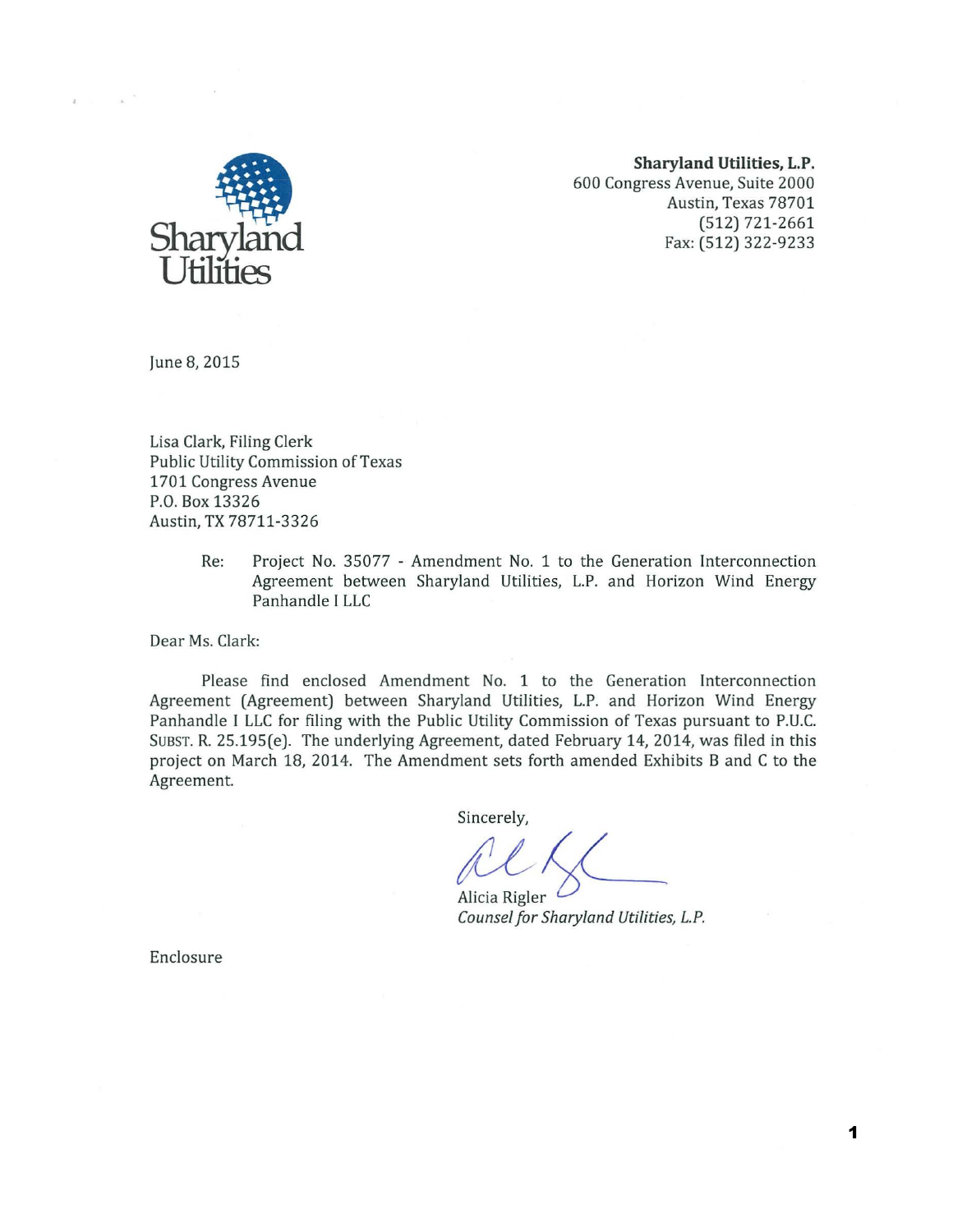Project No. 35077

 $\ddot{\phantom{a}}$ 

 $\mathbb{R}^2$ 

Amendment No. I

to the

# ERCOT STANDARD GENERATION INTERCONNECTION AGREEMENT

Between

Sharyland Utilities, L.P.

and

Horizon Wind Energy Panhandle I LLC

May 26.2015

 $\mathcal{L}^{\pm}$ 

 $\bar{\mathbf{r}}$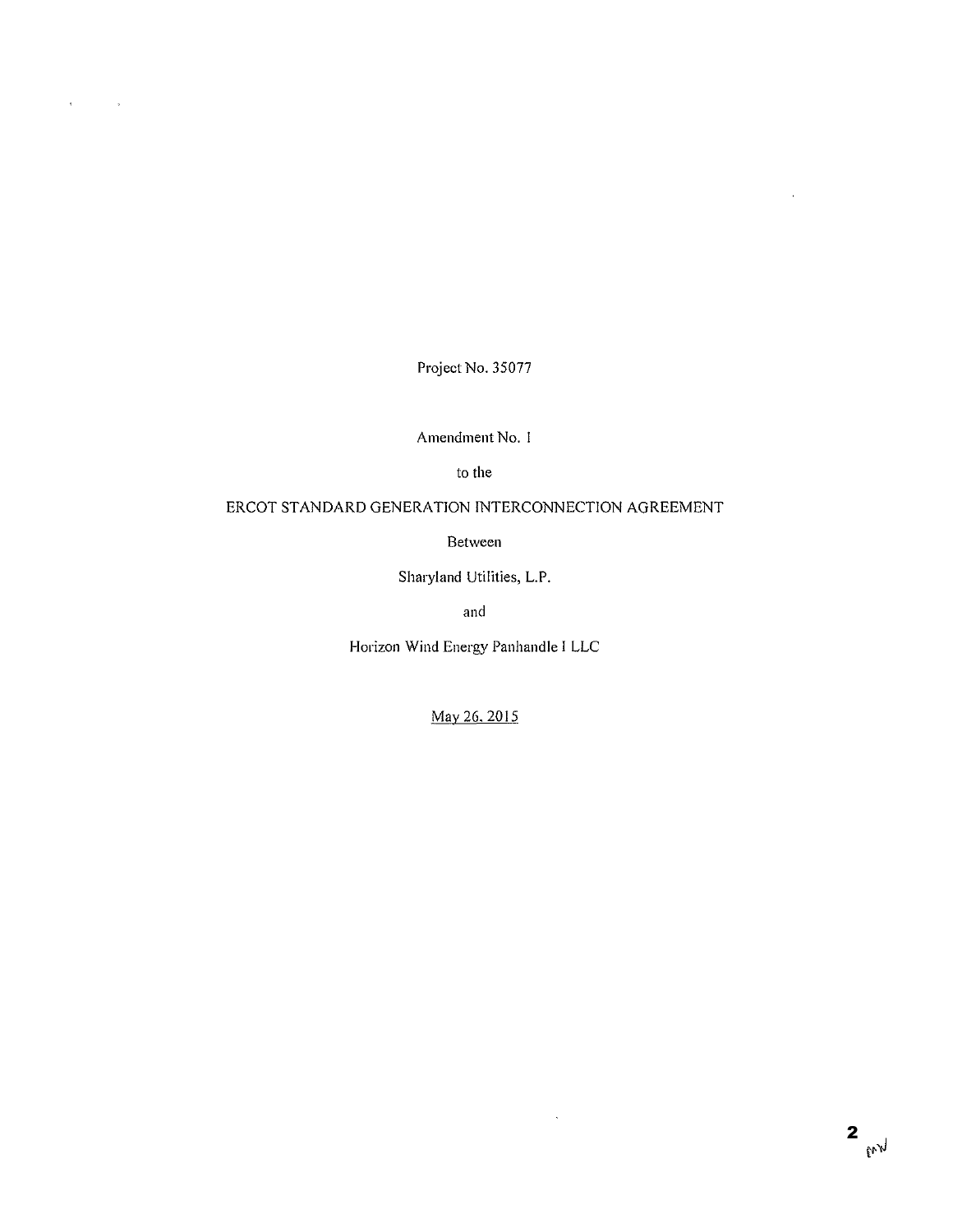### AMENDMENT NO. I TO THE ERCOT STANDARD GENERATION INTERCONNECTION AGREEMENT **BETWEEN** SHARYLAND UTILITIES, L.P. AND HORIZON WIND ENERGY PANHANDLE I LLC

This Amendment No. 1 to the ERCOT Standard Generation Interconnection Agreement between Sharyland Utilities, L.P. and Horizon Wind Energy Panhandle I LLC ("Amendment") is made and entered into on this 26<sup>th</sup> day of May, 2015 by and between Sharyland Utilities, L.P ("Transmission") Service Provider"), and Horizon Wind Energy Panhandle I LLC ("Generator"), hereinafter sometimes referred to individually as "Party" and collectively as "Parties."

#### WITNESSETH

WHEREAS, Transmission Service Provider and Generator are parties to that certain ERCOT Standard Generation Interconnection Agreement, dated as of February 14, 2014 (the "Interconnection Agreement");

WHEREAS, the Interconnection Agreement provides terms and conditions that allow for amendment of the Interconnection Agreement as mutually agreed by the Parties;

WHEREAS, the Generator has requested to change the Time Schedule (Exhibit B) and Interconnection Details (Exhibit C) and

WHEREAS, the Parties intend to amend the Interconnection Agreement in accordance with the terms and conditions provided herein.

NOW, THEREFORE, in consideration of the foregoing premises and the mutual covenants set forth herein, the Parties agree as follows:

#### I. CAPITALIZED TERMS

Unless expressly referenced and modified herein, capitalized terms used but not otherwise defined herein shall have the meanings specified in the Interconnection Agreement.

#### II. AMENDMENT TO THE AGREEMENT

I. The terms of this Amendment shall become effective on the date first written above, subject to Governmental Authority approval, if required.

2. Exhibit "B" (Time Schedule) to the Interconnection Agreement is hereby replaced in its entirety with Exhibit "B" attached hereto as Attachment A.

3. Exhibit "C" (Interconnection Details) to the Interconnection Agreement is hereby replaced in its entirety with Exhibit "C" attached hereto as Attachment B.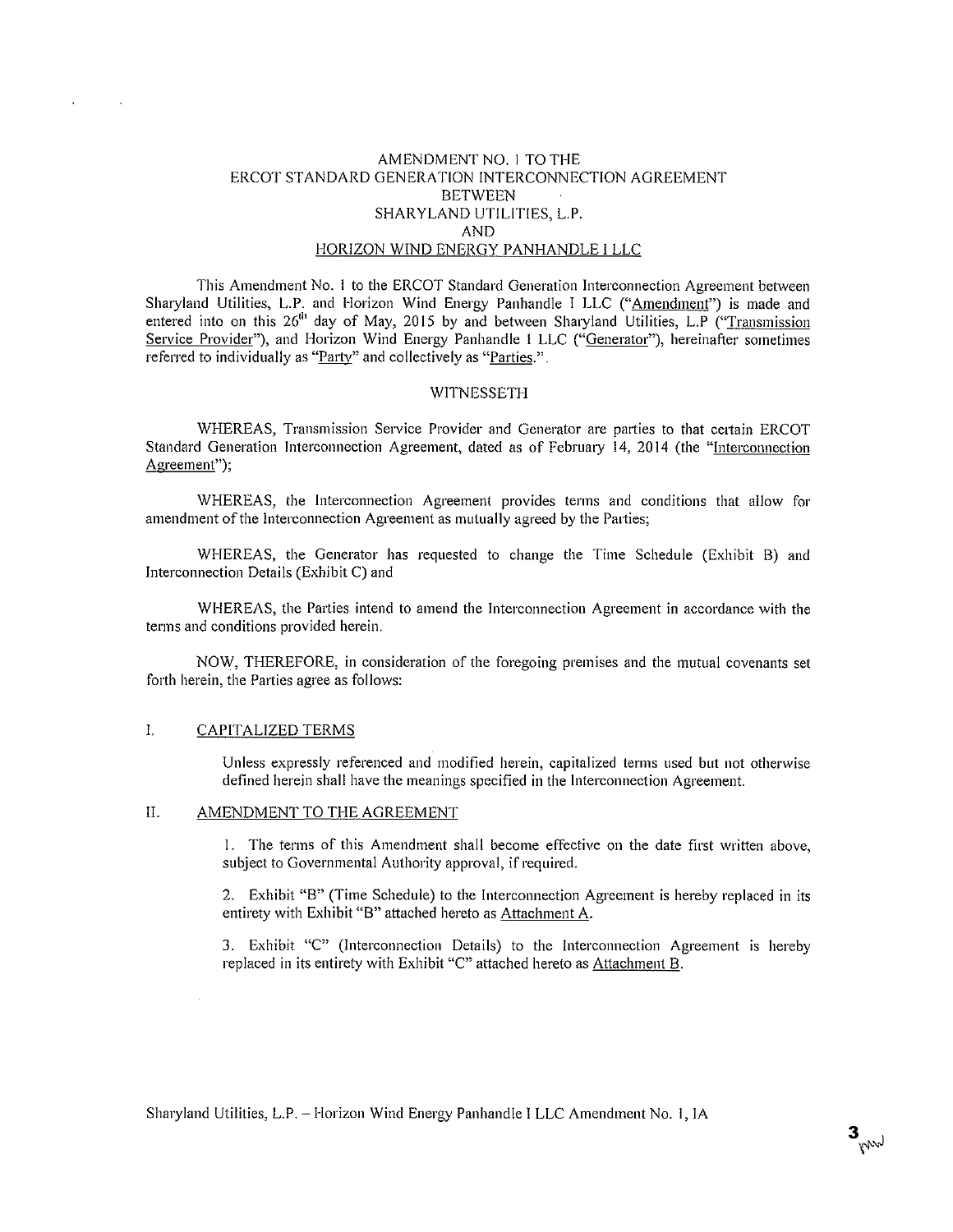## III. RATIFICATION OF OTHER TERMS

All other terms and conditions of the Interconnection Agreement that are not specifically amended by this Amendment, including the remaining Exhibits, shall remain unchanged and are hereby ratified by the Parties and shall continue to be in full force and effect.

## IV. MULTIPLE COUNTERPARTS

 $\mathcal{L}$ 

 $\bar{\mathbf{v}}$ 

 $\sim$   $\sim$ 

This Amendment may be executed in two or more counterparts, each of which is deemed an original, but all constitute one and the same instrument. Each of the persons signing below represents and warrants that he or she is authorized to execute this Amendment on behalf of the Party indicated.

### *[Signature page to follow]*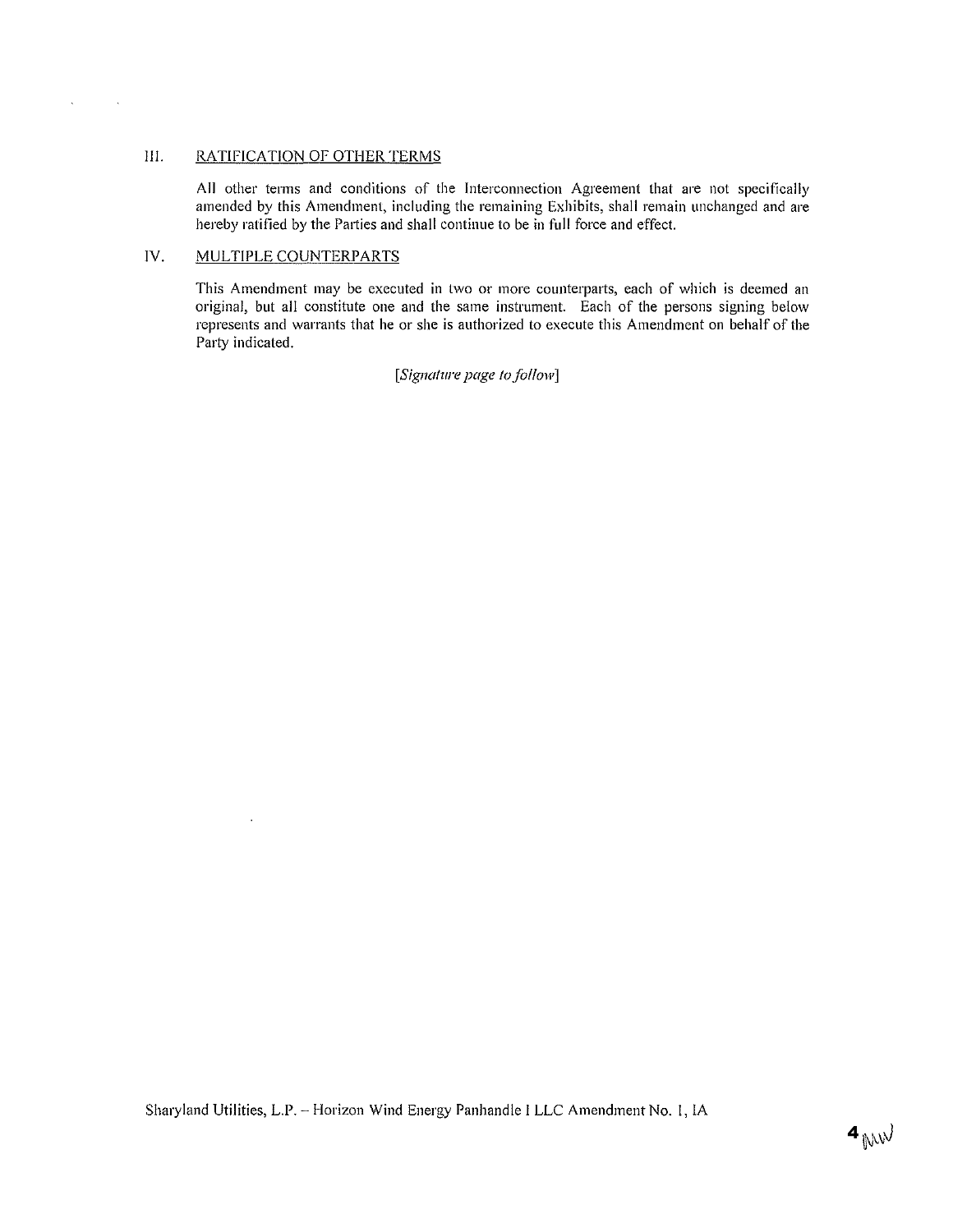IN WITNESS WHEREOF, the Parties have caused their authorized representatives to execute this Amendment to be duly executed by the persons set forth below in their respective capacities.

Sharyland Utilities, L.P.

President

By:  $\leq$ Wark Corby

KRF

Date: *MAY* 26, 2015

# Horizon Wind Energy Panhandle I LLC

By: Name:

Title: Steve Irvin Executive Vice President, Central Region

By: Bounds (securin Name: Bernardo Goarmon President, Finance

Date:  $6/115$ 

Sharyland Utilities, L.P. - Horizon Wind Energy Panhandle I LLC Amendment No. 1, IA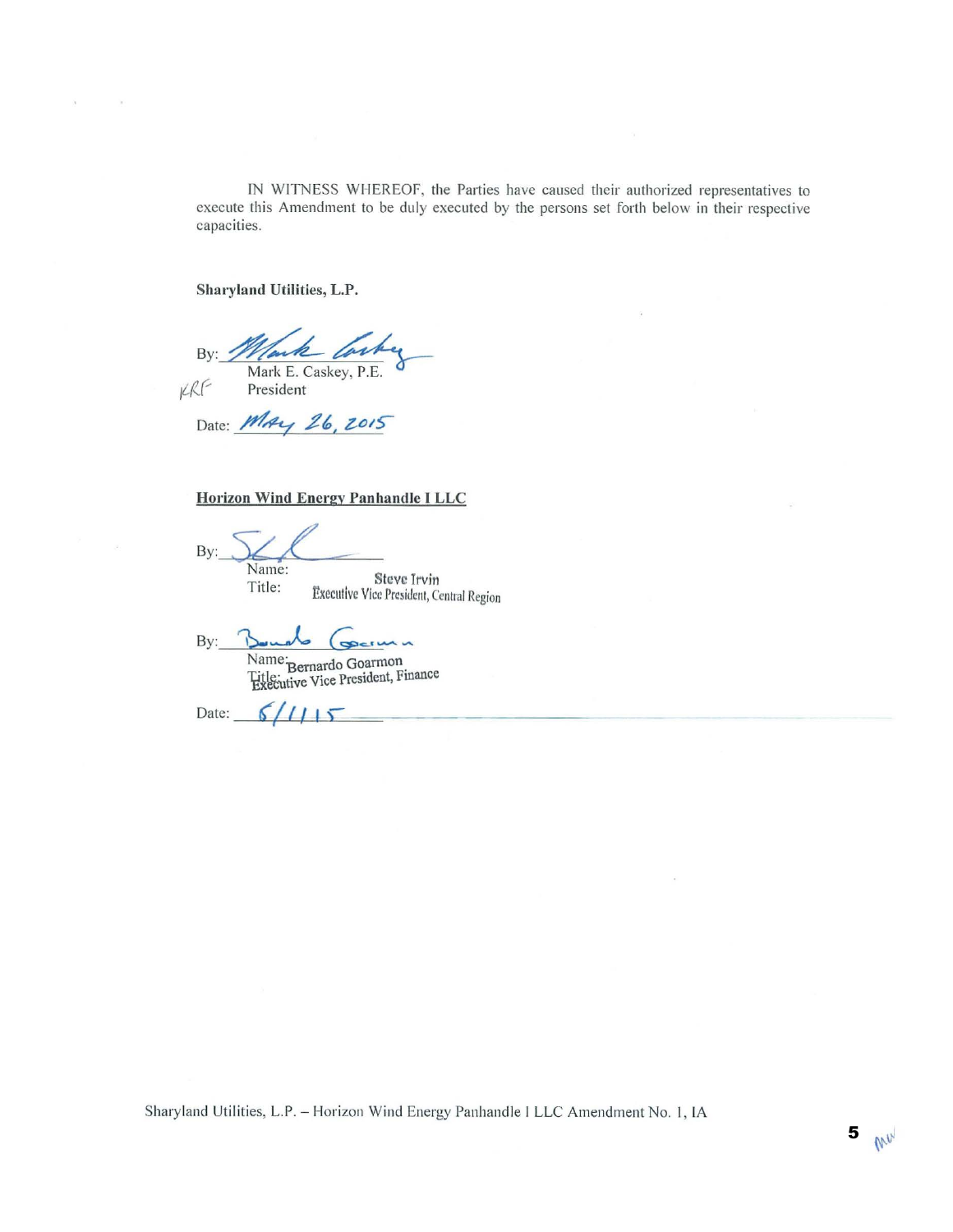#### **Attachment A**

#### **"Exhibit "B" Time Schedule**

Interconnection Option chosen by Generator (check one): \_ X\_ Section 4.1.A. or \_ Section 4.1.B

If Section 4.1.B is chosen by Generator, the In-Service Date(s) was determined by (check one): (I) \_\_\_\_\_ good faith negotiations, or (2. \_\_\_\_\_ designated by Generator upon failure to agree.

*Generator must provide engineering and design security within 30 days of execution of this SGJA,*  equivalent to 10% (\$216,900.00) of the TIF estimated cost (\$2,169,000.00).

The Parties acknowledge that EDP Renewables North America LLC ("EDPR NA"), formerly known as *Horizon Wind Energy, LLC, and the parent company of Generator, and Sharyland are parties to that certain Developer Agreement entered into as of May 2010 ("CREZ Developer Agreement"), pursuant to* which EDPR NA provided "Transmission Facility Collateral". The Parties agreed that the Generator's *provision of engineering and design security was deemed to be "IA Collateral" as defined in the CREZ Developer Agreement. Ajier receipt of the Generator's engineering and design security, Shwyland released and canceled the "Transmission Facility Collateml" provided by EDP Renewables North America LLC pursuant to the CREZ Developer Agreement.* 

*Date by which generator must provide notice to proceed with procurement and provide security, equivalent to 50% (\$1,084,500.00) of the TIF estimated cost (\$2,169,000.00), as specified in Section 4.2* by June 15, 2016, so that TSP may maintain schedule to meet the In-Service Date.

*Date by which generator must provide notice to commence construction, and provide security, equivalent to 40% (\$867,600.00) oft he TIF estimated cost (\$2, 169,000.00), as specified in Section 4.3, by December*  15, 2016, so that TSP may maintain schedule to meet the In-Service Date.

In- Service Date(s): September I, 2017

[Notes: (1) In the event that it is not necessary for all facilities associated with the TIF to be completed on the same date, this entry may consist of multiple dates to reflect the staged completion of the TIF to meet those needs. (2) In-Service Date(s) can be expressed as either a specific date or expressed as a defined number of months after all conditions under Sections 4.2 and 4.3 have been satisfied.]

Scheduled Trial Operation Dates: September 2, 2017- October 30, 2017

Scheduled Commercial Operation Date: October 31, 2017

Due to the nature of the subject of this Agreement, the Parties may mutually agree to change the date and time of this Exhibit B"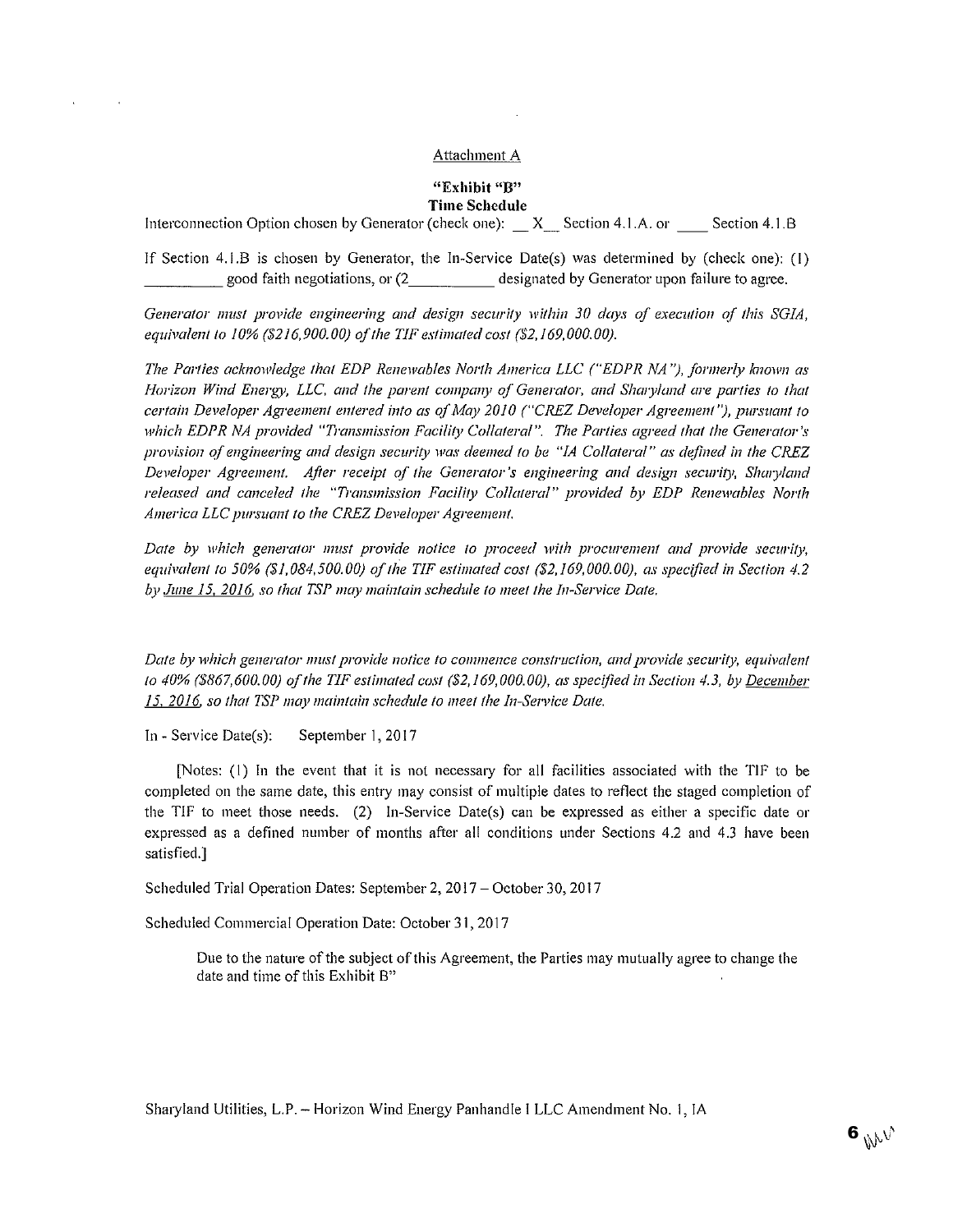#### Attachment B

### **"Exhibit** "C" **Interconnection Details**

- 1) Name: Horizon Wind Energy Panhandle I LLC Silver Canyon Wind Farm
- 2) Point of Interconnection Location: The point of interconnection is located in Briscoe County, Texas, in Sharyland's Tule Canyon Substation. More specifically, the POI shall be defined as the point at which the Generator's phase conductors, associated insulators, and static wires contact the TSP's corresponding dead-end, interconnecting bay in the Generators 345kV switchyard. The terminating bay in the Tule Canyon substation is currently designated 345kV 5S-GEN.
- 3) Delivery Voltage: 345kY
- 4) Number and Size of Generating Units: Nominal 200MW plant capacity; comprised of three phase build out:

A) Phase I - 200MW; 5 groups of 20 Vestas VCS V110 2.0MW Turbines

- 5) Type of Generating Unit: Vestas VCS V110 2.0 MW Turbine
- 6) Metering and Telemetry Equipment:
	- A) TSP shall, in accordance with ERCOT Requirements and Good Utility Practice, install, own, & operate, inspect, test, calibrate, and maintain 345kV metering accuracy potential and current transformers and associated metering and telemetry equ ipment (including remote terminal units "RTU") located in the TIF
	- B) Generators interconnection with TSP facilities shall not interfere with TSP's metering and telemetry operations
	- C) Metering to include 345kV rated meters, with dual secondary windings for relaying and revenue metering
	- D) Facilities shall meet the following TSP requirements in addition to ERCOT Requirements. If there is a conflict between the TSP requirements below and ERCOT Requirements, the ERCOT Requirements shall prevail
	- E) All other metering  $&$  telemetry requirements shall be finalized at a later date, upon completing design requirements and coordination efforts with Generator
- 7) Generator Interconnection Facilities:

GIF include the following: i) the substation and all facilities within them, except for those facilities identified as being owned by TSP in Section 6 above and Section 8 below ii) the transmission line, including structures, conductors, insulators, connecting hardware and optical ground wire ("OPGW" ) from the substation to the Point of Interconnection; and iii) communication equipment described in Section 9a below

- 8) Transmission Service Provider Interconnection Facilities:
	- A) The TSP Interconnection Facilities shall include the following facilities:
		- I) Substation
			- (i) 345kV 3000A, 63kA Circuit Breaker
			- (ii) Motor Operated Air Break Switch

Sharyland Utilities, L.P. - Horizon Wind Energy Panhandle *I* LLC Amendment No. I, lA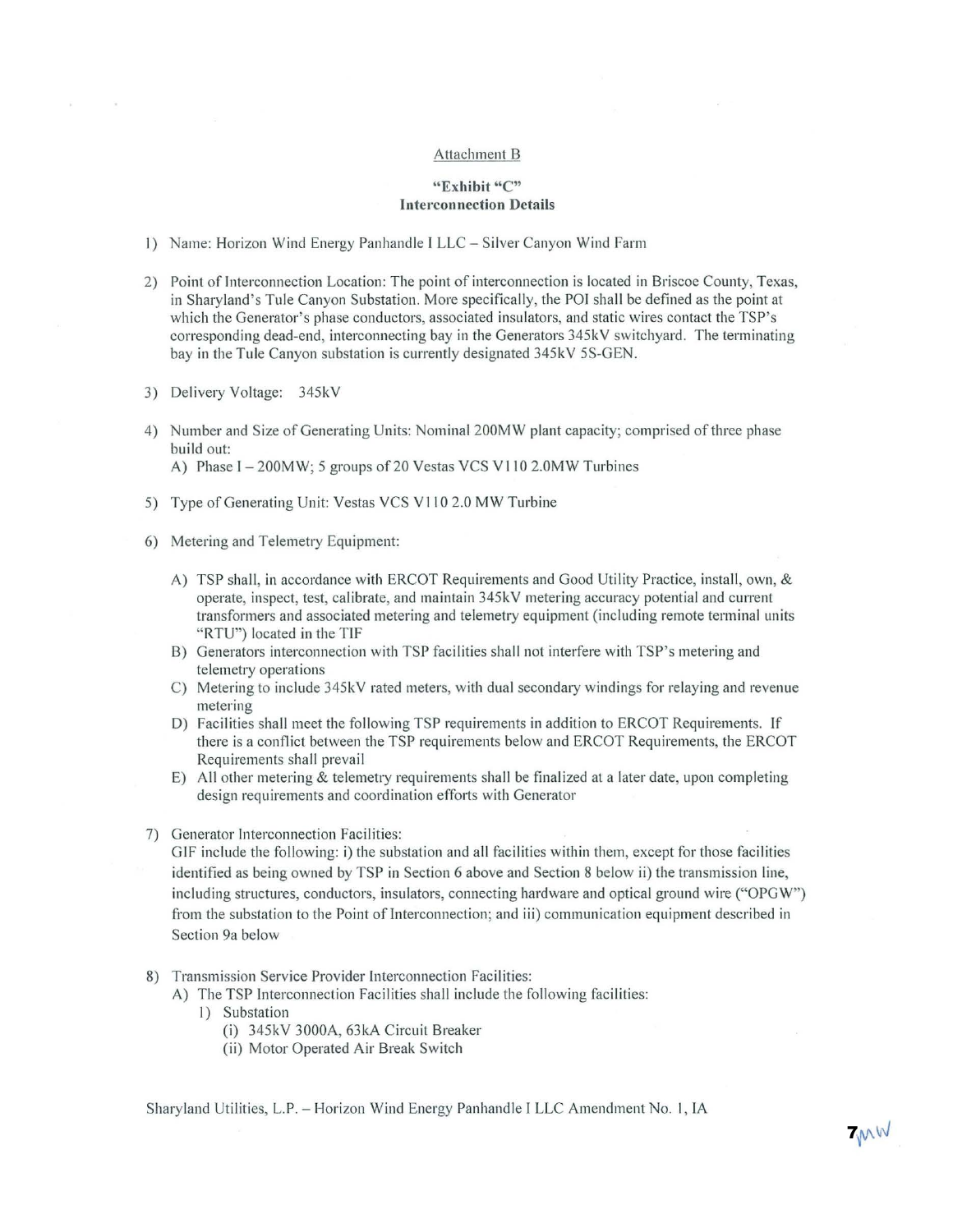(iii)345kV Metering Units, with individual CCVTs and Current transformers

(iv) 345kV, 212kV MCOV Surge Arresters

(v) Station Post Insulators

- (vi) Galvanized Steel Structures, Equipment Foundations, and Associated Bus-Work, Conductor, Connectors, Grounding, etc.
- (vii) Dead-end structure within the Sharyland 345 kV Station property for terminating GIF
- 2) Relaying

(i) Circuit Breaker Control Panel

(ii) Motor Operated Disconnect Switch Control Panel

(iii) Circuit Breaker Failure Protection Panel

- (iv) Line Current Differential & Distance Protection Panel
- 3) Transmission line
	- (i) Monopole structures, phase conductors, associated insulators, static wires, foundations, etc.
- 4) All other TSP Interconnecting Facility requirements shall be finalized at a later date, upon completing design requirements and coordination efforts with Generator
- 9) Communications Facilities:
	- A) The communications facilities described below will be paid for, owned, and installed by Generator.
		- I) one (1) dedicated voice dispatch circuit between TSP's Amarillo, TX dispatch office and Generator's control center, including associated interface equipment at Generator's control center
		- 2) one (1) RTU communications circuit between the Substation and TSP's master SCADA system at TSP's Amarillo, TX dispatch office
		- 3) one (I) telephone company interface box (demarcation equipment) at the Substation for demarcation of telephone company circuits
		- 4) high voltage isolation equipment for all telephone company circuits at the Substation
	- B) The communications facilities described below will be paid for, owned, and installed by TSP
		- I) one (I) dial-up circuit including associated interface equipment at the location of the EPS meter facilities
		- 2) **All** communication facilities shall meet the TSP's requirements in addition to ERCOT Requirements. If there is a conflict between the TSP requirements below and ERCOT Requirements, the ERCOT Requirements shall prevail
	- C) All other TSP Communications Facility requirements shall be finalized at a later date, upon completing design requirements and coordination efforts with Generator
- 10) System Protection Equipment:
	- A) Protection of each Party's system shall meet the TSP's requirements in addition to ERCOT Requirements. If there is a conflict between the TSP requirements and ERCOT Requirements, the ERCOT Requirements shall prevail
	- B) All other TSP System Protection Equipment requirements shall be finalized at a later date, upon completing design requirements and coordination efforts with Generator
- II) Inputs to Telemetry Equipment:
	- A) A generation-specific RTU is required at the Plant or GIF for TSP's generation-specific SCADA. A specific RTU points list will be developed by TSP as a part of each generation project based upon the project's electrical configuration. For such purpose, Generator shall be responsible for providing TSP with metering and relaying one-line diagrams of the generation and Substation